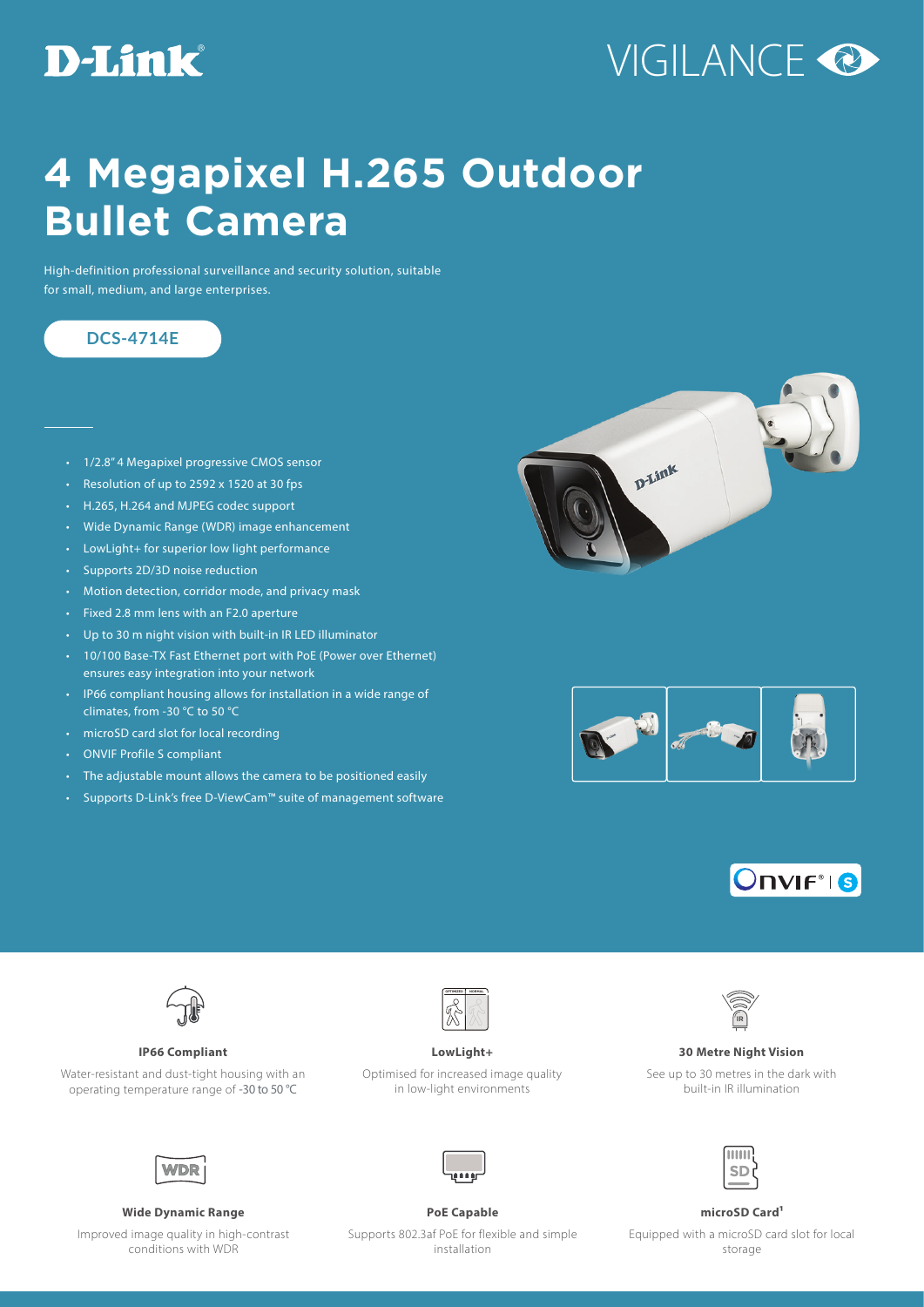### **Technical Specifications** */ DCS-4714E*

| Camera                                  |                                                                                                                                                                                                                                                                                                                                                                                                        |                                                                                                                    |
|-----------------------------------------|--------------------------------------------------------------------------------------------------------------------------------------------------------------------------------------------------------------------------------------------------------------------------------------------------------------------------------------------------------------------------------------------------------|--------------------------------------------------------------------------------------------------------------------|
| Camera Hardware Profile                 | 1/2.8" 4-megapixel progressive CMOS sensor<br>30 metre IR illumination distance<br>Minimum illumination:<br>Color: 0.05 lux @(F2.0, AGC ON)<br>B/W: 0 lux @(IR LED ON)<br>Built-in Infrared-Cut Removable (ICR) Filter module<br>18x digital zoom<br>Minimum object distance 0.5 m<br>Focal length: 2.8 mm<br>Aperture: F2.0<br>Angle of view:<br>$(H) 100^\circ$<br>$(V) 58^\circ$<br>$(D) 126^\circ$ | <b>Fthernet</b><br>Lens<br>Jack<br>$\mathbf{D}_{\text{-Lip}}$<br>Ō<br>Power<br>Reset<br>Connector<br><b>Button</b> |
| Camera Housing                          | IP66 certified weatherproof housing<br>Wire-in bracket                                                                                                                                                                                                                                                                                                                                                 |                                                                                                                    |
| Image Features                          | Configurable image size/quality/frame rate/bit rate<br>Time stamp and text overlays<br>Configurable shutter speed/brightness/saturation/<br>contrast/sharpness/3D filter<br>Configurable motion detection area<br>Configurable privacy mask zones<br>Auto White Balance (AWB)<br>Auto Gain Control (AGC)<br>Wide Dynamic Range (WDR)<br>LowLight+<br>Corridor mode                                     | Adjustable<br>Mount<br>D-Link                                                                                      |
| Video Compression                       | Simultaneous H.265/H.264/MJPEG format<br>compression<br>JPEG for still images                                                                                                                                                                                                                                                                                                                          |                                                                                                                    |
| Max. Video Resolution and<br>Frame Rate | 2592 x 1520 at up to 30 fps                                                                                                                                                                                                                                                                                                                                                                            |                                                                                                                    |
| <b>External Device Interfaces</b>       | microSD card slot <sup>1</sup><br>Reset button<br>10/100 Base-TX Fast Ethernet port (supports 802.3af<br>PoE Class 3)                                                                                                                                                                                                                                                                                  |                                                                                                                    |
| <b>Network</b>                          |                                                                                                                                                                                                                                                                                                                                                                                                        |                                                                                                                    |
| <b>Network Protocols</b>                | IPv4<br><b>HTTP/HTTPS</b>                                                                                                                                                                                                                                                                                                                                                                              |                                                                                                                    |

RTSP/RTP/RTCP

ONVIF Profile S compliant

**TCP** UDP DHCP DNS DDNS NTP FTP SMTP Client

ARP ICMP PPPoE SNMP v1/v2c/v3